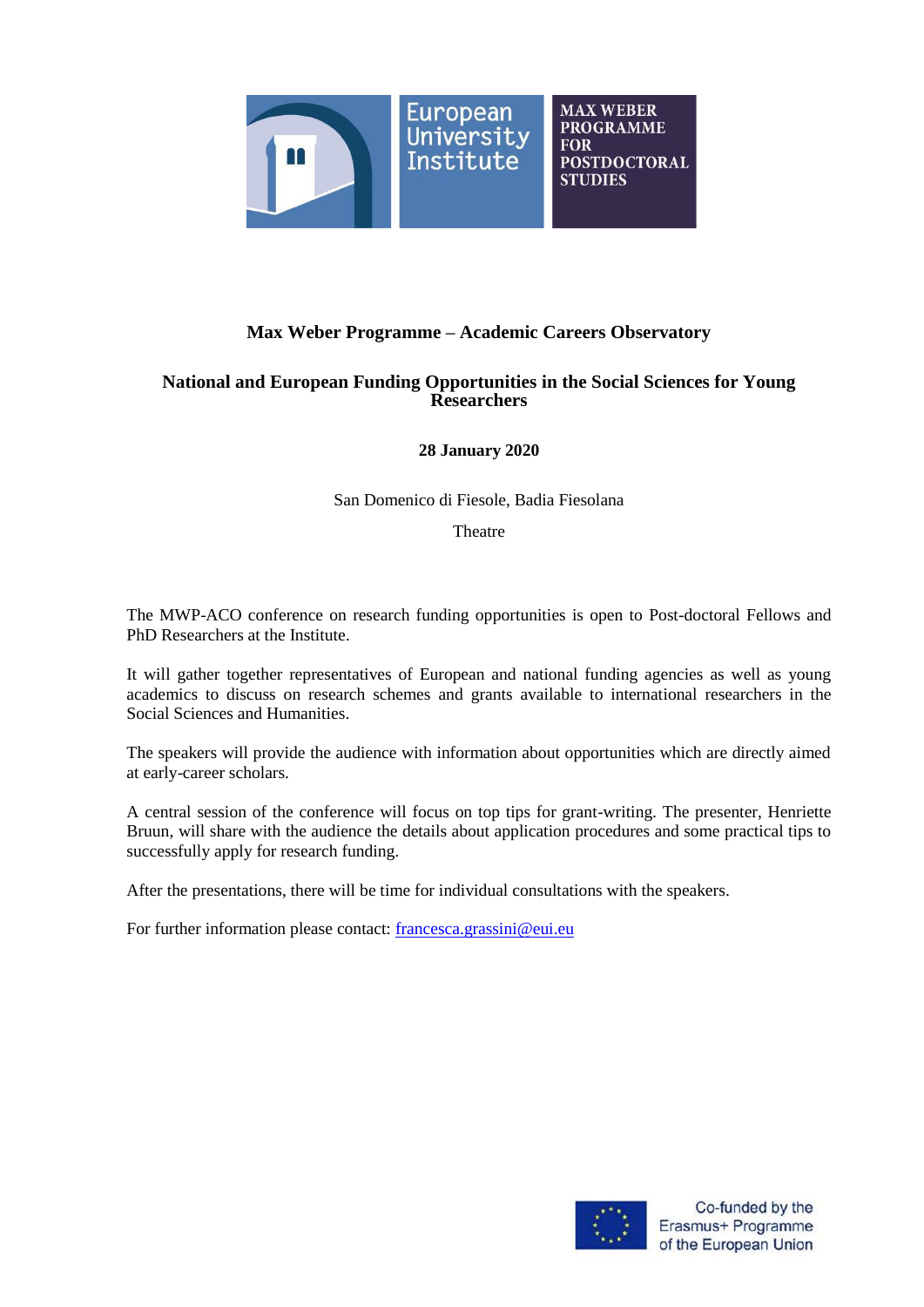### **Conference Programme**

- 09.15-09.30 **Welcome** Dorothee Bohle ǀ MWP Academic Programme Director
- 09.30-10:30 **Morning Session - European Funding Opportunities for Young Researchers: Introduction to Marie Skłodowska-Curie Actions and European Research Council**

Chair: Ian Hathaway ǀ MWP Fellow

Frank Marx ǀ Deputy Head of Unit, Research Executive Agency, European Commission

Alice Rajewsky ǀ Head of Sector-Humanities, European Research Council Executive Agency

- 10.30-11.00 *Coffee Break*
- 11.00-12.30 **Seminar – Top Tips for Grant-Writing for Early Stage Researchers: Essential Elements of a Successful Application**

Chair: Laurie Anderson ǀ European University Institute

Henriette Bruun | Director of Research Facilitation, Coordination & Planning, University College London (UCL)

- 12.30-13.45 *Lunch* **-** *upon invitation*
- 13.45-15.00 **Roundtable – Advice and Insights on the Application Process**

Chair: Anca Cretu ǀ MWP Fellow

Vanessa Grotti ǀ EUI Robert Schuman Centre for Advanced Studies

Tiziana Caponio ǀ EUI MSC Fellow

Tom Junes ǀ EUI MSC Fellow

#### 15.00-16.00 **First Afternoon Session - National Funding Opportunities for Young Researchers (I)**

Chair: Fabian Mushövel ǀ MWP Fellow

Berry Bonenkamp ǀ Dutch Research Council (NWO)

Holger Finken ǀ German Academic Exchange Service (DAAD)

Barbara Zimmermann ǀ FWF Austrian Science Fund

16.00-16.15*Coffee Break*

### 16.15-17.30 **Second Afternoon Session - National Funding Opportunities for Young Researchers (II)**

Chair: Gaia Lott ǀ MWP Fellow

Sönke Bauck ǀ Swiss National Science Foundation (SNF)

Sylvie Contrepois ǀ French National Research Agency (ANR)